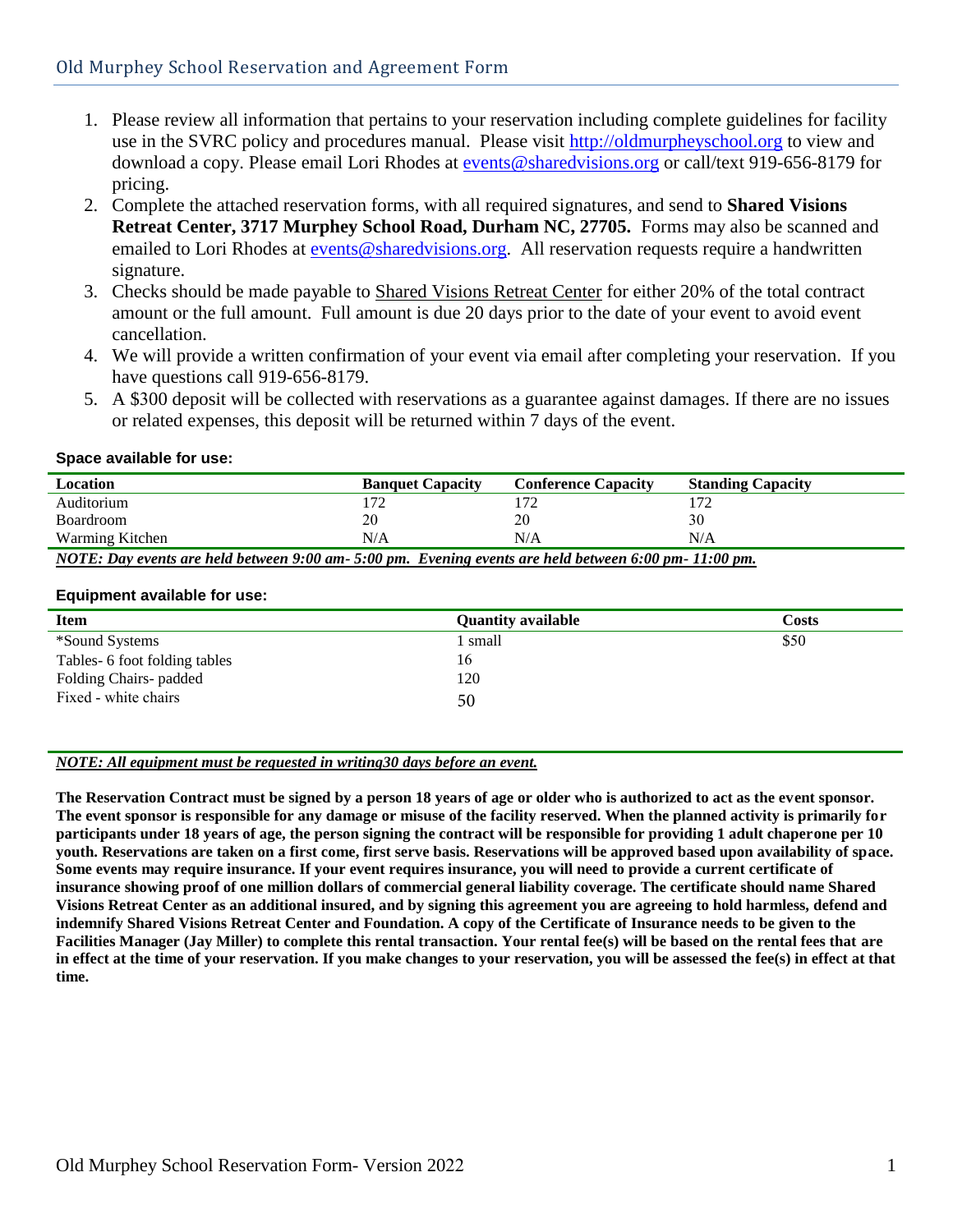|  | Old Murphey School Reservation and Agreement Form |  |
|--|---------------------------------------------------|--|
|  |                                                   |  |

| <b>Client Contact Information: Please Print</b> Have you used SVRC facilities previously? Yes_____ No______ |  |  |
|-------------------------------------------------------------------------------------------------------------|--|--|
|                                                                                                             |  |  |
|                                                                                                             |  |  |
|                                                                                                             |  |  |
|                                                                                                             |  |  |
|                                                                                                             |  |  |
|                                                                                                             |  |  |
|                                                                                                             |  |  |
|                                                                                                             |  |  |
|                                                                                                             |  |  |
| Time of Event: Set-up Time: Start Time: Start Time: Capacity and Time: Capacity Move-out Time               |  |  |
| Description of the event:                                                                                   |  |  |
|                                                                                                             |  |  |

**Please initial here that you have read and accept the attached Alcohol Guidelines:\_\_\_\_\_\_\_\_\_\_\_\_**

**Please list the rooms and equipment needed for your event:**

| <b>Location needed</b> | <b>Equipment needed</b> | <b>Amount Due</b>                         |
|------------------------|-------------------------|-------------------------------------------|
|                        |                         |                                           |
|                        |                         |                                           |
|                        |                         |                                           |
|                        |                         |                                           |
| Security Deposit       |                         | \$300.00 (\$400 deposit for large events) |

| Sub Total:                                                                                                                                                                                                                                                                                                                                                                                                             |  |
|------------------------------------------------------------------------------------------------------------------------------------------------------------------------------------------------------------------------------------------------------------------------------------------------------------------------------------------------------------------------------------------------------------------------|--|
| <b>PAYMENT INFORMATION:</b> Place V beside blank: CHECK/ MONEY ORDER: CREDIT CARD: VISA MASTERCARD                                                                                                                                                                                                                                                                                                                     |  |
| CREDIT CARD PAYMENTS MAY BE MADE THROUGH OUR PAY PAL ACCOUNT, events @sharedvisions.org<br>DO NOT INCLUDE CREDIT CARD INFORMATION ON THIS FORM.                                                                                                                                                                                                                                                                        |  |
| <b>CARDHOLDER SIGNATURE</b><br><b>Department Use Only</b><br>Amount paid Check #<br>(circle one) Cash Credit/Debit Card Date received<br>Receipt # Date contract and receipt mailed:<br>Staff in the state of the state of the state of the state of the state of the state of the state of the state of the state of the state of the state of the state of the state of the state of the state of the state of the s |  |

#### **Refunds and cancellations**

SVRC may cancel a reservation in the case of severe weather conditions, a Town emergency, and/or if all the contract stipulations are not followed. All reservation fees will be returned in full if a situation occurs which is beyond facility or event sponsor control. In order to receive a refund, event sponsors must cancel space in writing at least 21 days prior to the scheduled event. The rental fees (includes room, equipment, etc.) will be refunded minus 10% of the total reservation fee. We will only accept email or walk-in requests for cancellations. Fees are not refunded for rooms, equipment, etc. cancelled less than 21 days in advance.

## **Trash Disposal and Recycling**

Event sponsors are responsible for the proper disposable of all trash immediately following an event. Rollout carts are available at fenced area, including a recycling cart for sorting trash appropriately. If the amount of trash exceeds the capacity of containers provided by SVRC, event sponsors are required to dispose of trash off site. All event sponsors are expected to leave spaces clean and organized after an event. Cleaning supplies are available on site for your convenience.

# Old Murphey School Reservation Form- Version 2022 2